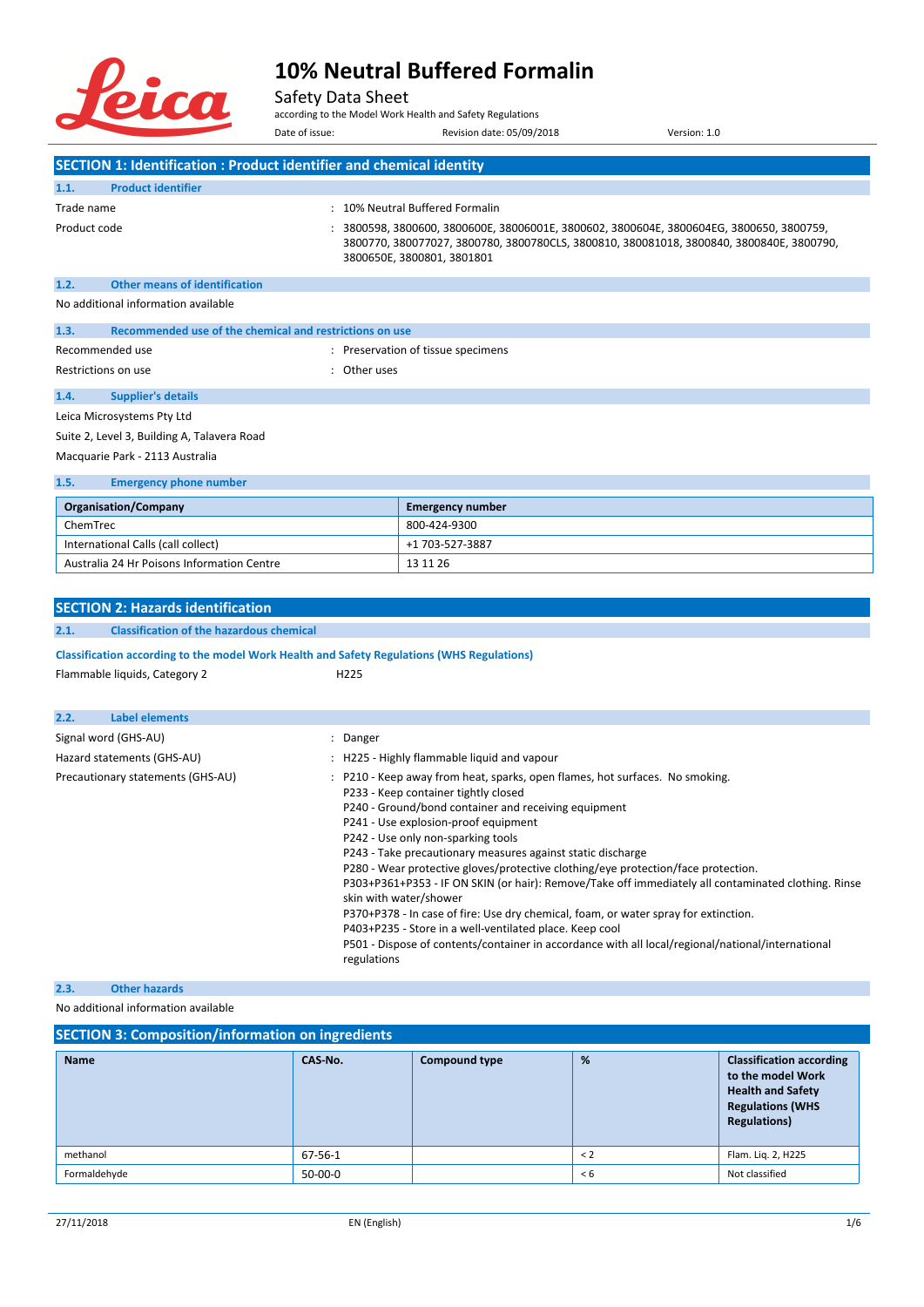## Safety Data Sheet

according to the Model Work Health and Safety Regulations

|                    | <b>SECTION 4: First aid measures</b>                           |                 |                                                                                                 |                                                                                                                                                                                                            |
|--------------------|----------------------------------------------------------------|-----------------|-------------------------------------------------------------------------------------------------|------------------------------------------------------------------------------------------------------------------------------------------------------------------------------------------------------------|
| 4.1.               | <b>Description of first aid measures</b>                       |                 |                                                                                                 |                                                                                                                                                                                                            |
|                    | First-aid measures general                                     |                 | IF exposed or concerned: Get medical advice/attention.                                          |                                                                                                                                                                                                            |
|                    | First-aid measures after inhalation                            |                 | Remove person to fresh air and keep comfortable for breathing.                                  |                                                                                                                                                                                                            |
|                    | First-aid measures after skin contact                          |                 | or rash occurs: Get medical advice/attention.                                                   | Rinse skin with water/shower. Remove/Take off immediately all contaminated clothing. If skin irritation                                                                                                    |
|                    | First-aid measures after eye contact                           |                 | Rinse eyes with water as a precaution.                                                          |                                                                                                                                                                                                            |
|                    | First-aid measures after ingestion                             |                 | : Call a poison center or a doctor if you feel unwell.                                          |                                                                                                                                                                                                            |
| 4.2.               | <b>Symptoms caused by exposure</b>                             |                 |                                                                                                 |                                                                                                                                                                                                            |
|                    | Symptoms/effects after skin contact                            |                 | : Irritation. May cause an allergic skin reaction.                                              |                                                                                                                                                                                                            |
| 4.3.               |                                                                |                 | Indication of any immediate medical attention and special treatment needed                      |                                                                                                                                                                                                            |
|                    | Other medical advice or treatment                              |                 | : Treat symptomatically.                                                                        |                                                                                                                                                                                                            |
|                    | <b>SECTION 5: Firefighting measures</b>                        |                 |                                                                                                 |                                                                                                                                                                                                            |
| 5.1.               | <b>Extinguishing media</b>                                     |                 |                                                                                                 |                                                                                                                                                                                                            |
|                    | Suitable extinguishing media                                   |                 | : Water spray. Dry powder. Foam. Carbon dioxide.                                                |                                                                                                                                                                                                            |
| 5.2.               | Special hazards arising from the substance or mixture          |                 |                                                                                                 |                                                                                                                                                                                                            |
| Fire hazard        |                                                                |                 | : No data available on direct fire hazard.                                                      |                                                                                                                                                                                                            |
| 5.3.               | Special protective equipment and precautions for fire-fighters |                 |                                                                                                 |                                                                                                                                                                                                            |
|                    | Protection during firefighting                                 |                 | apparatus. Complete protective clothing.                                                        | : Do not attempt to take action without suitable protective equipment. Self-contained breathing                                                                                                            |
|                    | <b>SECTION 6: Accidental release measures</b>                  |                 |                                                                                                 |                                                                                                                                                                                                            |
| 6.1.               |                                                                |                 | Personal precautions, protective equipment and emergency procedures                             |                                                                                                                                                                                                            |
| 6.1.1.             | For non-emergency personnel                                    |                 |                                                                                                 |                                                                                                                                                                                                            |
|                    | <b>Emergency procedures</b>                                    |                 |                                                                                                 | : Ventilate spillage area. Only qualified personnel equipped with suitable protective equipment may                                                                                                        |
|                    |                                                                |                 | intervene.                                                                                      |                                                                                                                                                                                                            |
| 6.1.2.             | For emergency responders                                       |                 |                                                                                                 |                                                                                                                                                                                                            |
|                    | Protective equipment                                           |                 |                                                                                                 | Do not attempt to take action without suitable protective equipment. For further information refer to                                                                                                      |
|                    |                                                                |                 | section 8: "Exposure controls/personal protection".                                             |                                                                                                                                                                                                            |
| 6.2.               | <b>Environmental precautions</b>                               |                 |                                                                                                 |                                                                                                                                                                                                            |
|                    |                                                                |                 | Avoid release to the environment. Notify authorities if product enters sewers or public waters. |                                                                                                                                                                                                            |
| 6.3.               | Methods and material for containment and cleaning up           |                 |                                                                                                 |                                                                                                                                                                                                            |
|                    | Methods for cleaning up                                        |                 |                                                                                                 | : Take up liquid spill into absorbent material. Notify authorities if product enters sewers or public waters.                                                                                              |
|                    |                                                                |                 |                                                                                                 |                                                                                                                                                                                                            |
|                    |                                                                |                 | SECTION 7: Handling and storage, including how the chemical may be safely used                  |                                                                                                                                                                                                            |
| 7.1.               | <b>Precautions for safe handling</b>                           |                 |                                                                                                 |                                                                                                                                                                                                            |
|                    | Additional hazards when processed                              |                 |                                                                                                 | : In the United States, refer to OSHA 1910.1048 for requirements for handling of formaldehyde solutions.                                                                                                   |
|                    | Precautions for safe handling                                  |                 |                                                                                                 | Ensure good ventilation of the work station. Wear personal protective equipment. Obtain special<br>instructions before use. Do not handle until all safety precautions have been read and understood. Take |
|                    |                                                                |                 |                                                                                                 | all necessary technical measures to avoid or minimize the release of the product on the workplace.<br>Provide local exhaust or general room ventilation. Avoid contact with skin and eyes.                 |
| Hygiene measures   |                                                                |                 | the product.                                                                                    | : Wash contaminated clothing before reuse. Contaminated work clothing should not be allowed out of<br>the workplace. Do not eat, drink or smoke when using this product. Always wash hands after handling  |
| 7.2.               | Conditions for safe storage, including any incompatibilities   |                 |                                                                                                 |                                                                                                                                                                                                            |
|                    | <b>Technical measures</b>                                      |                 | : Comply with applicable regulations.                                                           |                                                                                                                                                                                                            |
| Storage conditions |                                                                |                 |                                                                                                 | : Store in a well-ventilated place. Keep cool. Keep container tightly closed. Store locked up.                                                                                                             |
|                    | <b>SECTION 8: Exposure controls/personal protection</b>        |                 |                                                                                                 |                                                                                                                                                                                                            |
| 8.1.               | <b>Control parameters - exposure standards</b>                 |                 |                                                                                                 |                                                                                                                                                                                                            |
|                    |                                                                |                 |                                                                                                 |                                                                                                                                                                                                            |
| USA - ACGIH        | methanol (67-56-1)                                             | ACGIH TWA (ppm) |                                                                                                 | 200 ppm (Methanol; USA; Time-weighted average exposure                                                                                                                                                     |
|                    |                                                                |                 |                                                                                                 |                                                                                                                                                                                                            |

limit 8 h; TLV - Adopted Value)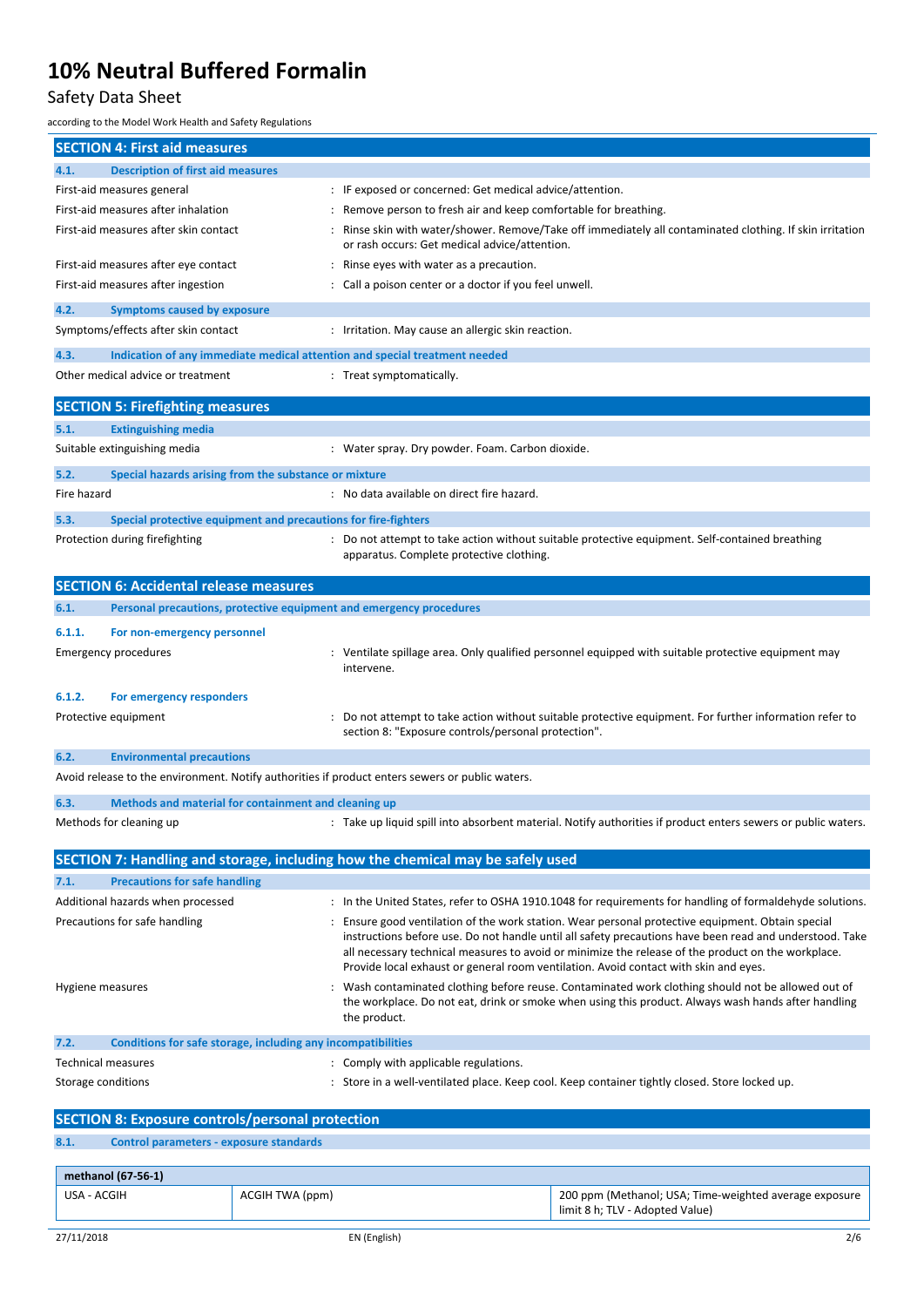### Safety Data Sheet

according to the Model Work Health and Safety Regulations

| methanol (67-56-1)                                    |  |                                                                   |  |  |  |  |  |
|-------------------------------------------------------|--|-------------------------------------------------------------------|--|--|--|--|--|
| USA - ACGIH<br>ACGIH STEL (ppm)                       |  | 250 ppm (Methanol; USA; Short time value; TLV - Adopted<br>Value) |  |  |  |  |  |
|                                                       |  |                                                                   |  |  |  |  |  |
| <b>Exposure limit values for the other components</b> |  |                                                                   |  |  |  |  |  |

| 8.2.                            | <b>Monitoring</b>                       |                                                                                                                                                                                                                                                                                                             |
|---------------------------------|-----------------------------------------|-------------------------------------------------------------------------------------------------------------------------------------------------------------------------------------------------------------------------------------------------------------------------------------------------------------|
|                                 | No additional information available     |                                                                                                                                                                                                                                                                                                             |
|                                 |                                         |                                                                                                                                                                                                                                                                                                             |
| 8.3.                            | <b>Appropriate engineering controls</b> |                                                                                                                                                                                                                                                                                                             |
|                                 | Appropriate engineering controls        | Ensure good ventilation of the work station.                                                                                                                                                                                                                                                                |
|                                 |                                         |                                                                                                                                                                                                                                                                                                             |
| 8.4.                            | Personal protective equipment           |                                                                                                                                                                                                                                                                                                             |
| Hand protection                 |                                         | Protective gloves                                                                                                                                                                                                                                                                                           |
| Eye protection                  |                                         | Safety glasses                                                                                                                                                                                                                                                                                              |
| Skin and body protection        |                                         | Wear suitable protective clothing                                                                                                                                                                                                                                                                           |
| Respiratory protection          |                                         | If the occupational exposure limit is exceeded, use an approved organic vapor respirator. Selection of<br>respiratory protection depends on the contaminant type, form, and concentration. Select in accordance<br>with OSHA 1910.134 or other applicable regulations and good industrial hygiene practice. |
| Environmental exposure controls |                                         | : Avoid release to the environment.                                                                                                                                                                                                                                                                         |

| <b>SECTION 9: Physical and chemical properties</b> |                                           |  |  |  |
|----------------------------------------------------|-------------------------------------------|--|--|--|
| Physical state                                     | : Liquid                                  |  |  |  |
| Colour                                             | : Colourless                              |  |  |  |
| Odour                                              | : Pungent                                 |  |  |  |
| Odour threshold                                    | : No data available                       |  |  |  |
| pH                                                 | $: 7 - 7.2$                               |  |  |  |
| Relative evaporation rate (butylacetate=1)         | : No data available                       |  |  |  |
| Melting point                                      | : Not applicable                          |  |  |  |
| <b>Boiling point</b>                               | No data available<br>$\cdot$              |  |  |  |
| Flash point                                        | No data available<br>$\ddot{\phantom{a}}$ |  |  |  |
| Auto-ignition temperature                          | No data available<br>÷                    |  |  |  |
| Flammability (solid, gas)                          | : No data available                       |  |  |  |
| Vapour pressure                                    | No data available                         |  |  |  |
| Relative density                                   | : No data available                       |  |  |  |
| Density                                            | : 1.03                                    |  |  |  |
| Solubility                                         | No data available<br>$\ddot{\phantom{a}}$ |  |  |  |
| Log Pow                                            | No data available<br>$\ddot{\phantom{a}}$ |  |  |  |
| Viscosity                                          | No data available<br>$\ddot{\phantom{a}}$ |  |  |  |
| <b>Explosive properties</b>                        | : No data available                       |  |  |  |
| <b>Explosive limits</b>                            | No data available<br>$\ddot{\phantom{a}}$ |  |  |  |
| Minimum ignition energy                            | No data available<br>÷                    |  |  |  |
| Fat solubility                                     | : No data available                       |  |  |  |
|                                                    |                                           |  |  |  |
| <b>SECTION 10: Stability and reactivity</b>        |                                           |  |  |  |

| Chemical stability                 | Stable under normal conditions.                                                                           |
|------------------------------------|-----------------------------------------------------------------------------------------------------------|
| Possibility of hazardous reactions | : No dangerous reactions known under normal conditions of use.                                            |
| Conditions to avoid                | : Avoid contact with hot surfaces. Heat. No flames, no sparks. Eliminate all sources of ignition.         |
| Hazardous decomposition products   | : Under normal conditions of storage and use, hazardous decomposition products should not be<br>produced. |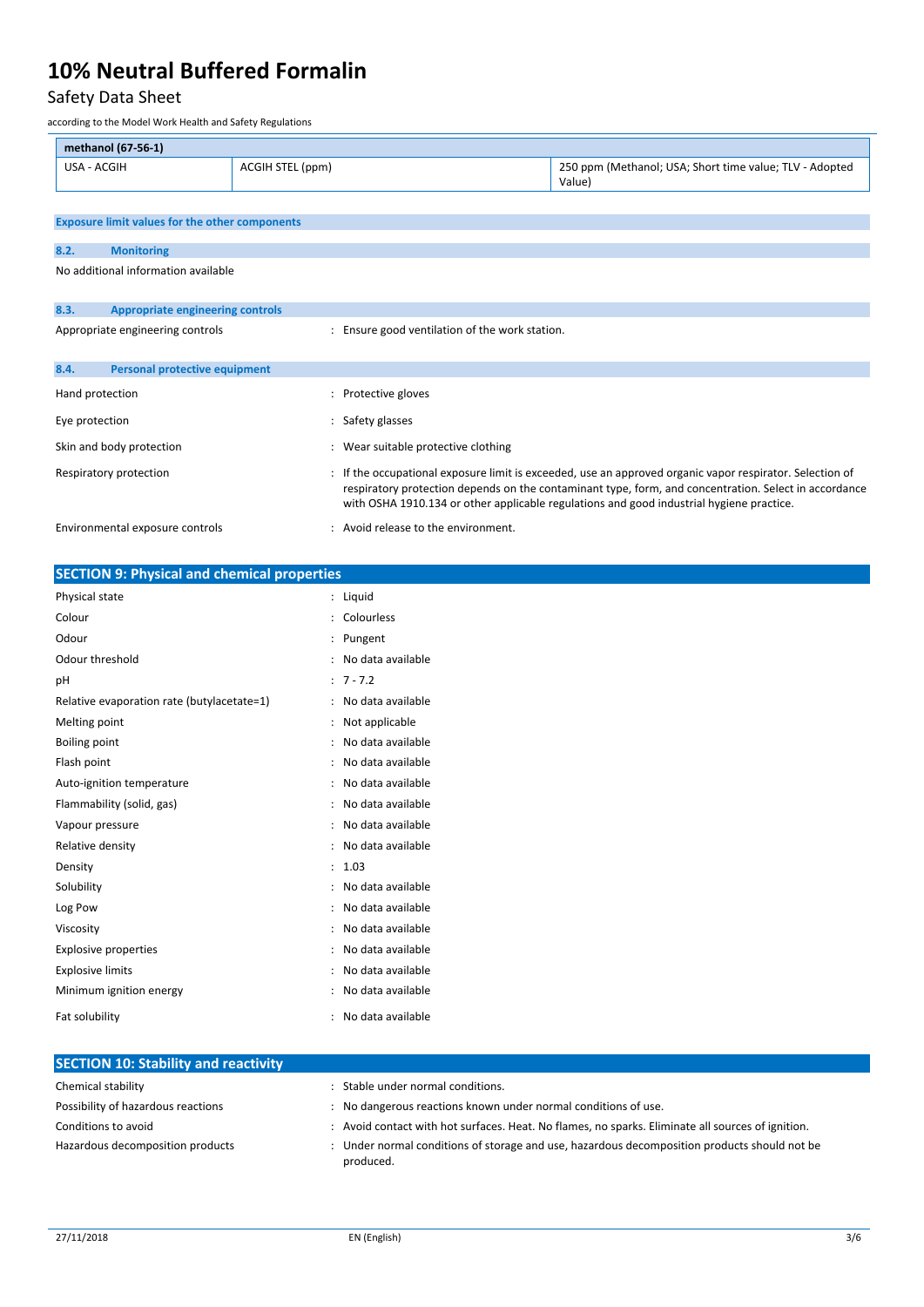#### Safety Data Sheet

according to the Model Work Health and Safety Regulations

| <b>SECTION 11: Toxicological information</b> |                |  |  |
|----------------------------------------------|----------------|--|--|
| Acute toxicity (oral)                        | Not classified |  |  |
| Acute toxicity (dermal)                      | Not classified |  |  |
| Acute toxicity (inhalation)                  | Not classified |  |  |
| mothanol $(67, 56, 1)$                       |                |  |  |

| Thethanol (07-30-1)               |                          |                                                                                                         |
|-----------------------------------|--------------------------|---------------------------------------------------------------------------------------------------------|
| LD50 oral rat                     |                          | > 5000 mg/kg (Rat; BASF test; Literature study; 1187-2769 mg/kg bodyweight; Rat; Weight of<br>evidence) |
| LD50 dermal rabbit                |                          | 15800 mg/kg (Rabbit; Literature study)                                                                  |
| LC50 inhalation rat (mg/l)        |                          | 85 mg/l/4h (Rat; Literature study)                                                                      |
| LC50 inhalation rat (ppm)         |                          | 64000 ppm/4h (Rat; Literature study)                                                                    |
| Skin corrosion/irritation         | $\bullet$                | Not classified                                                                                          |
|                                   |                          | pH: 7 - 7.2                                                                                             |
| Serious eye damage/irritation     |                          | : Not classified                                                                                        |
|                                   |                          | pH: 7 - 7.2                                                                                             |
| Respiratory or skin sensitisation | $\overline{\phantom{a}}$ | Not classified                                                                                          |
| Germ cell mutagenicity            | $\ddot{\phantom{a}}$     | Not classified                                                                                          |
| Carcinogenicity                   |                          | Not classified                                                                                          |
| Reproductive toxicity             | ٠.                       | Not classified                                                                                          |
| STOT-single exposure              |                          | Not classified                                                                                          |
| STOT-repeated exposure            | $\ddot{\cdot}$           | Not classified                                                                                          |
| Aspiration hazard                 | $\bullet$                | Not classified                                                                                          |
| 10% Neutral Buffered Formalin     |                          |                                                                                                         |
| Density                           |                          | 1.03                                                                                                    |

#### **SECTION 12: Ecological information**

According to the National Code of Practice for the Preparation of Material Safety Data Sheets, Environmental classification information is not mandatory. Information relevant for GHS classification is available on request

| 12.1.             | <b>Ecotoxicity</b>       |                                                                                                                            |
|-------------------|--------------------------|----------------------------------------------------------------------------------------------------------------------------|
| Ecology - general |                          | : The product is not considered harmful to aquatic organisms nor to cause long-term adverse effects in<br>the environment. |
|                   | Acute aguatic toxicity   | : Not classified                                                                                                           |
|                   | Chronic aquatic toxicity | Not classified                                                                                                             |

### **12.2. Persistence and degradability**

| Formaldehyde (50-00-0)                    |                                                                                                                        |  |  |  |  |  |
|-------------------------------------------|------------------------------------------------------------------------------------------------------------------------|--|--|--|--|--|
| Persistence and degradability             | Readily biodegradable in water. No (test)data on mobility of the components available.<br>Photodegradation in the air. |  |  |  |  |  |
| Biochemical oxygen demand (BOD)           | 0.64 g $O_2/g$ substance                                                                                               |  |  |  |  |  |
| Chemical oxygen demand (COD)              | 1.06 g $O_2/g$ substance                                                                                               |  |  |  |  |  |
| ThOD                                      | 1.068 g $O2/g$ substance                                                                                               |  |  |  |  |  |
| BOD (% of ThOD)                           | 0.6                                                                                                                    |  |  |  |  |  |
| methanol (67-56-1)                        |                                                                                                                        |  |  |  |  |  |
| Persistence and degradability             | Readily biodegradable in water. Biodegradable in the soil. Highly mobile in soil.                                      |  |  |  |  |  |
| Biochemical oxygen demand (BOD)           | $0.6 - 1.12$ g O <sub>2</sub> /g substance                                                                             |  |  |  |  |  |
| Chemical oxygen demand (COD)              | 1.42 g $O_2/g$ substance                                                                                               |  |  |  |  |  |
| ThOD                                      | 1.5 g $O_2/g$ substance                                                                                                |  |  |  |  |  |
| BOD (% of ThOD)                           | 0.8 (Literature study)                                                                                                 |  |  |  |  |  |
| <b>Bioaccumulative potential</b><br>12.3. |                                                                                                                        |  |  |  |  |  |
| Formaldehyde (50-00-0)                    |                                                                                                                        |  |  |  |  |  |
| Log Pow                                   | See section 12.1 on ecotoxicology                                                                                      |  |  |  |  |  |
| Bioaccumulative potential                 | Bioaccumulation: not applicable.                                                                                       |  |  |  |  |  |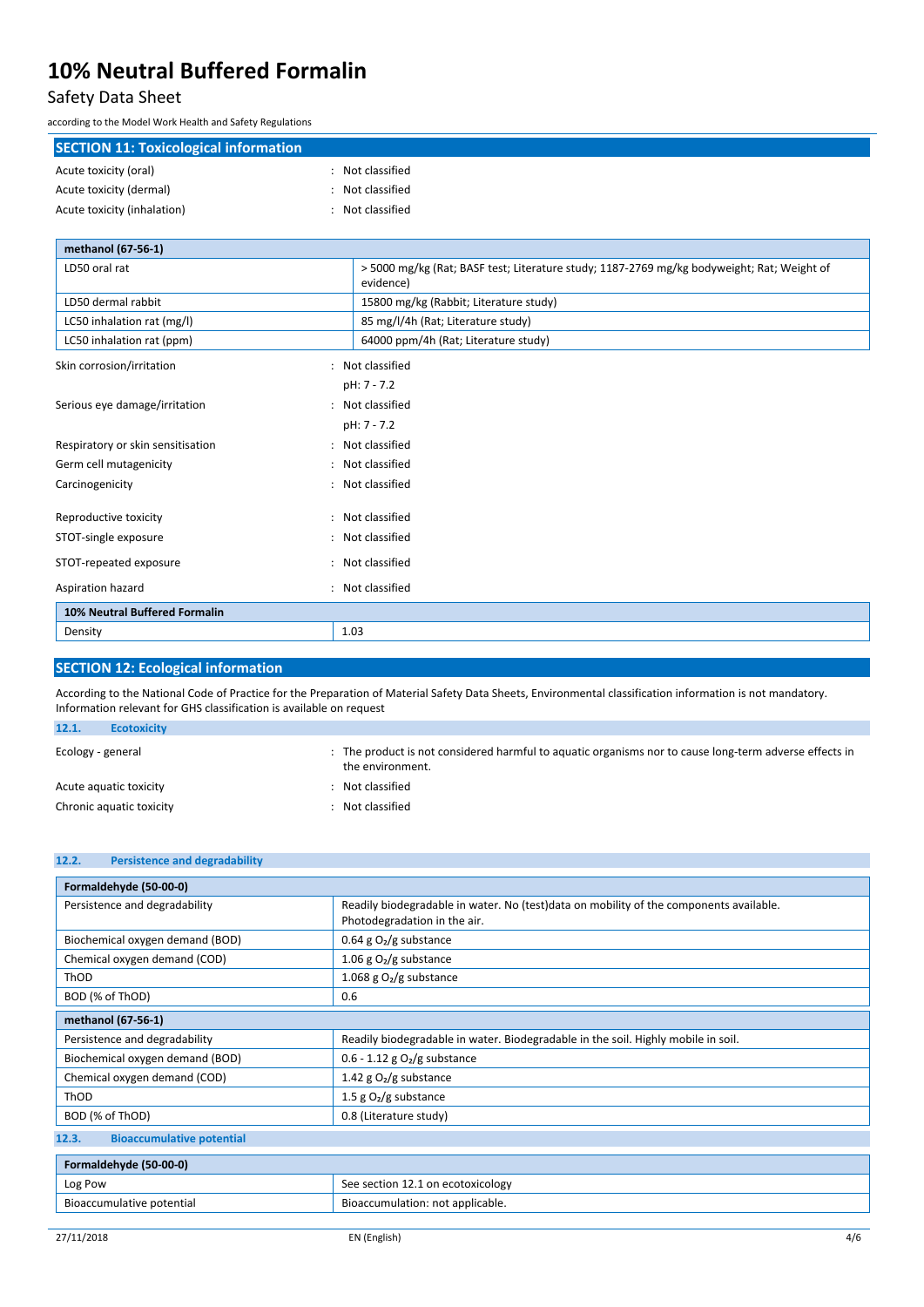### Safety Data Sheet

according to the Model Work Health and Safety Regulations

| methanol (67-56-1)                               |                                                                                               |  |  |  |  |  |
|--------------------------------------------------|-----------------------------------------------------------------------------------------------|--|--|--|--|--|
| BCF fish 1                                       | See section 12.1 on ecotoxicology                                                             |  |  |  |  |  |
| Log Pow                                          | See section 12.1 on ecotoxicology                                                             |  |  |  |  |  |
| Log Koc                                          | See section 12.1 on ecotoxicology                                                             |  |  |  |  |  |
| Bioaccumulative potential                        | Low potential for bioaccumulation (BCF < 500).                                                |  |  |  |  |  |
| <b>Mobility in soil</b><br>12.4.                 |                                                                                               |  |  |  |  |  |
| Formaldehyde (50-00-0)                           |                                                                                               |  |  |  |  |  |
| Log Pow                                          | See section 12.1 on ecotoxicology                                                             |  |  |  |  |  |
| methanol (67-56-1)                               |                                                                                               |  |  |  |  |  |
| Surface tension                                  | $0.023$ N/m (20 °C)                                                                           |  |  |  |  |  |
| Log Pow                                          | See section 12.1 on ecotoxicology                                                             |  |  |  |  |  |
| Log Koc                                          | See section 12.1 on ecotoxicology                                                             |  |  |  |  |  |
| <b>Other adverse effects</b><br>12.5.            |                                                                                               |  |  |  |  |  |
| Ozone                                            | : Not classified                                                                              |  |  |  |  |  |
| Other adverse effects                            | No additional information available                                                           |  |  |  |  |  |
|                                                  |                                                                                               |  |  |  |  |  |
| <b>SECTION 13: Disposal considerations</b>       |                                                                                               |  |  |  |  |  |
| Waste treatment methods                          | : Dispose of contents/container in accordance with licensed collector's sorting instructions. |  |  |  |  |  |
| <b>SECTION 14: Transport information</b>         |                                                                                               |  |  |  |  |  |
| <b>UN number</b><br>14.1.                        |                                                                                               |  |  |  |  |  |
| Not regulated for transport                      |                                                                                               |  |  |  |  |  |
| 14.2.<br><b>Proper Shipping Name - Addition</b>  |                                                                                               |  |  |  |  |  |
| Not applicable                                   |                                                                                               |  |  |  |  |  |
|                                                  |                                                                                               |  |  |  |  |  |
|                                                  |                                                                                               |  |  |  |  |  |
| 14.3.<br><b>Transport hazard class(es)</b>       |                                                                                               |  |  |  |  |  |
| <b>IMDG</b><br>Transport hazard class(es) (IMDG) | : Not applicable                                                                              |  |  |  |  |  |
|                                                  |                                                                                               |  |  |  |  |  |
| <b>IATA</b>                                      |                                                                                               |  |  |  |  |  |
| Transport hazard class(es) (IATA)                | : Not applicable                                                                              |  |  |  |  |  |
|                                                  |                                                                                               |  |  |  |  |  |
| 14.4.<br><b>Packing group</b>                    |                                                                                               |  |  |  |  |  |
| Packing group (IMDG)                             | Not applicable                                                                                |  |  |  |  |  |
| Packing group (IATA)                             | : Not applicable                                                                              |  |  |  |  |  |
| 14.5.<br><b>Environmental hazards</b>            |                                                                                               |  |  |  |  |  |
| Marine pollutant                                 | : No                                                                                          |  |  |  |  |  |
|                                                  |                                                                                               |  |  |  |  |  |
| <b>Special precautions for user</b><br>14.6.     |                                                                                               |  |  |  |  |  |
| Specific storage requirement                     | No data available                                                                             |  |  |  |  |  |
| Shock sensitivity                                | : No data available                                                                           |  |  |  |  |  |
| <b>Additional information</b><br>14.7.           |                                                                                               |  |  |  |  |  |
| Other information<br>$\ddot{\cdot}$              | No supplementary information available                                                        |  |  |  |  |  |
| <b>Transport by road and rail</b>                |                                                                                               |  |  |  |  |  |
| Not applicable                                   |                                                                                               |  |  |  |  |  |
| <b>Transport by sea</b>                          |                                                                                               |  |  |  |  |  |
| Not applicable                                   |                                                                                               |  |  |  |  |  |
| Air transport                                    |                                                                                               |  |  |  |  |  |
| Not applicable                                   |                                                                                               |  |  |  |  |  |
| 14.8.<br><b>Hazchem or Emergency Action Code</b> |                                                                                               |  |  |  |  |  |
| Hazchemcode<br>$\ddot{\cdot}$                    | Not applicable                                                                                |  |  |  |  |  |
|                                                  |                                                                                               |  |  |  |  |  |